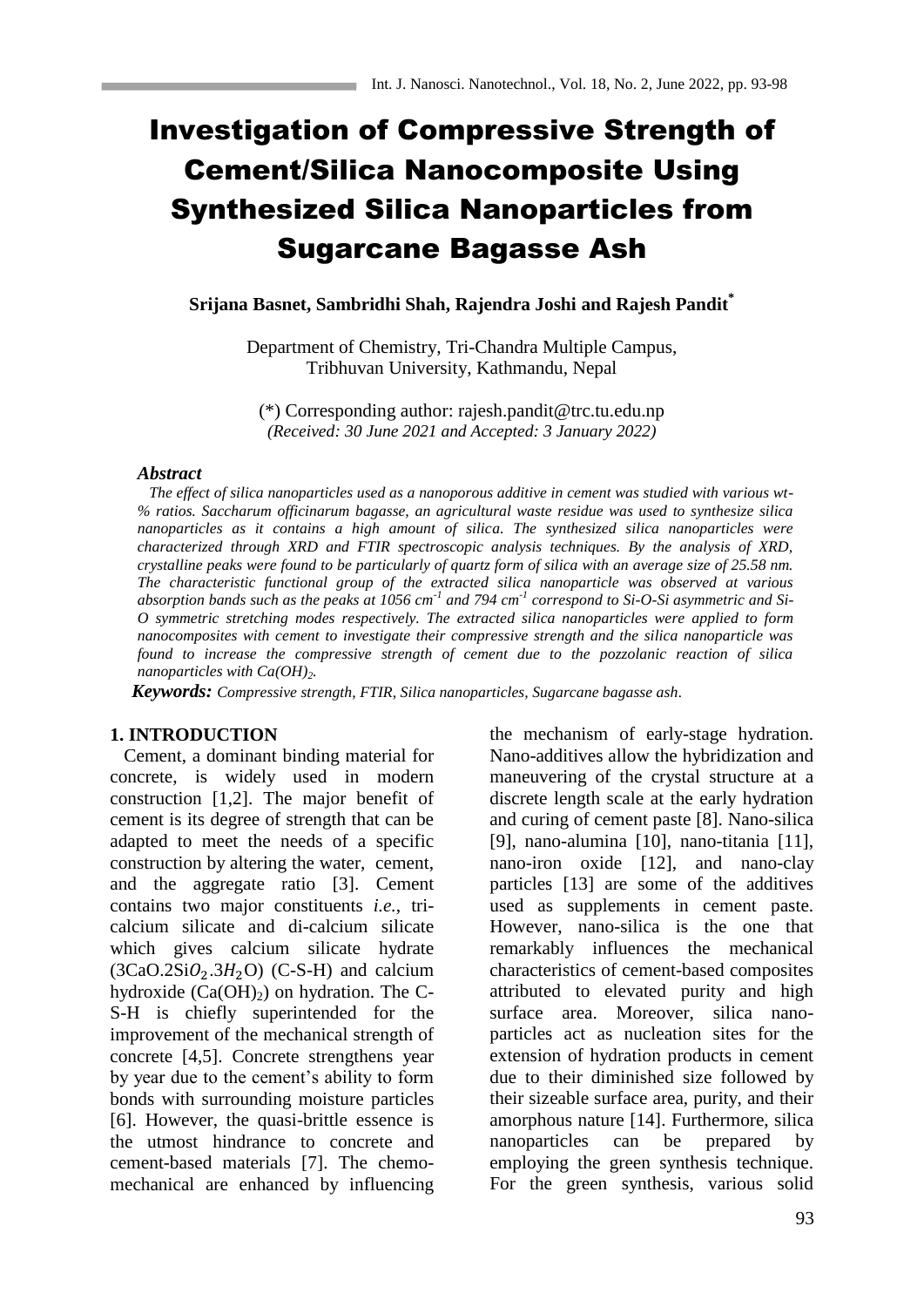wastes can be used as the starting materials [15]. Some of the wastes containing silica are shown in Table 1.

|                     | Table 1. Silica sources and its composition |  |
|---------------------|---------------------------------------------|--|
| in waste materials. |                                             |  |

| Silica sources        | Silica Content (%) |  |
|-----------------------|--------------------|--|
| Sugarcane bagasse ash | 96.93 [15]         |  |
| Rice husk ash         | 93.20 [16]         |  |
| Sugarcane leaf ash    | 80.14 [17]         |  |
| Rice straw ash        | 75.00 [18]         |  |
| Wheat straw ash       | 55.00 [19]         |  |
| Corn cob ash          | 52.32 [20]         |  |

 Among the agricultural residue as presented in Table 1, silica content is maximum in sugarcane bagasse ash (SCBA), which is also highly porous with high surface accessibility and purity [15, 21]. The use of silica as a porous material is well established owing to its advantageous aspects such as low density, low toxicity with good biocompatibility, ease of substrate modification, stability, and cost-effectiveness [22, 23]. Hence, in this paper, nano-silica was extracted from sugarcane bagasse ash and used to prepare cement/silica nanocomposites varying in composition. Furthermore, it investigated the influence of nano-silica on the compressibility strength of the cement/silica nanocomposites.

# **2. EXPERIMENTAL**

# **2.1. Materials**

 Sugarcane bagasse (SCB) was collected from local fruit shops in Kathmandu. The chemicals used in the experiment; hydrochloric acid (36.5 %), and sodium hydroxide pellets (98%) were manufactured from Thermo Fischer Scientific India Pvt. Ltd. Mumbai and supplied from the local market in Kathmandu and used without further purification.

# **2.2. Methods**

## **A. Extraction of Silica Nanoparticles from Sugarcane Bagasse ash (SCBA)**

 Sugarcane bagasse (SCB) was washed and sun-dried for 4 days. The dried SCB

was burnt for 5 hours to form white ash [24]. 20 g of SCBA was dispersed in 120 mL of distilled water and was neutralized using 1 N HCl with continuous stirring for 2 hrs. The ash residue was filtered, and washed and 1 N NaOH was added with constant stirring to produce a sodium silicate solution [25]. The solution was filtered and the residue was washed with boiling water to remove the carbon residue. The filtrate was again neutralized by 1 N HCl to get silica gel. After aging the silica gel for 18 hours, water was added to it to make a slurry which was then centrifuged for 15 minutes. The gel was then dried in a hot air oven for 24 hours.

## **B. Preparation of Cement/Silica Nanocomposite**

 The cement/silica nanocomposites were prepared in 90/10, 85/15, and 80/20 weight ratios of cement and nano-silica by adding 25% distilled water to the total weight of mixtures. Four different cubes  $(2\times2\times2$  cm) were prepared in the wooden mold and allowed to be set for 24 hours. Further, the prepared cubes were cured by immersing them in distilled water for 7 days.

## **2.3. Characterization Techniques**

 The XRD analysis technique was used to determine the crystalline structure and size of synthesized silica nanoparticles. The crystalline size of silica nanoparticles was calculated by using Debye-Scherer's equation [26].

Crystallite size (D) = (Kλ)/βcosθ)

where,  $K =$  Scherer's constant a having value 0.9,

 $\lambda$ = wavelength of X-ray.

 $β = Full width of half maximum intensity$ (FWHM) whose value must be in radian.

 The instrument used for XRD analysis of the synthesized silica nanoparticles was Bruker D2 Phaser Diffractometer (USA) with a monochromatic CuKα radiation source  $(\lambda = 0.15418$  nm) at angle  $2\theta$ ranging from  $10^{\circ}$  -  $80^{\circ}$ .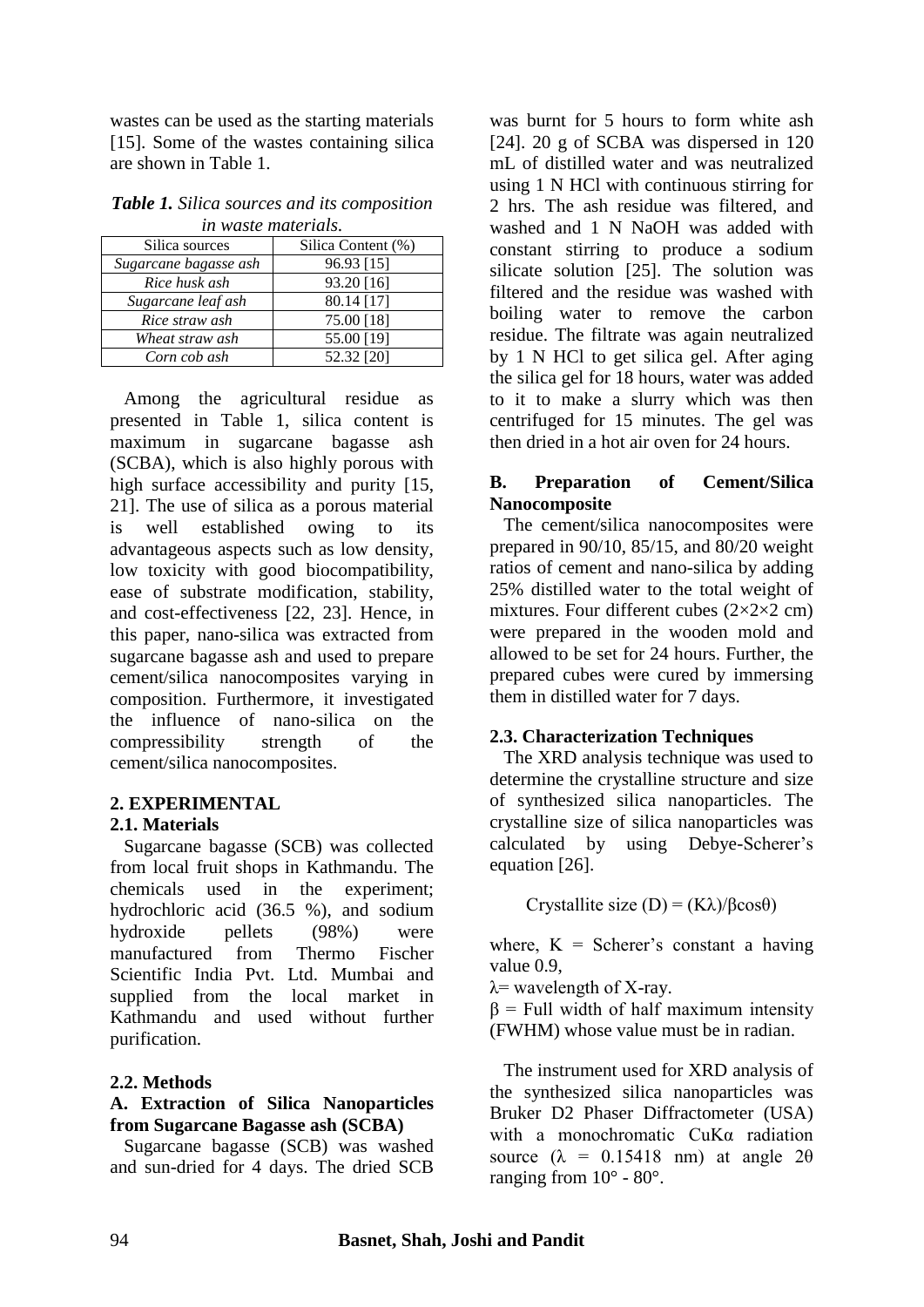Likewise, FTIR spectroscopic technique was used to obtain the infrared absorption spectrum to identify the functional groups present in the synthesized silica nanoparticles. The instrument used for FTIR analysis of extracted silica was the IR Affinity-1S FT-IR Spectrometer (SHIMADZU, Japan) where spectra were analyzed using the KBr pellet method in the spectral range of  $4000 - 400$  cm<sup>-1</sup>. Furthermore, the compressive strength test was done to measure the maximum amount of compressive load that a material can bear before breaking. Compressive strength was calculated using equation (1) [27]:

Compressive strength  $=\frac{B}{C_{\text{RSCS}}}$ C (1)

 The compressive strength of the prepared sample block was tested using Compression Testing Machine (C.T.M.), Harrish and Terrish, India.

#### **3. RESULTS AND DISCUSSIONS**

#### **3.1. XRD Analysis of Silica Nanoparticles**

 The extracted white powder was subjected to determination of the crystallite size via X-ray diffraction (XRD) analysis. Vindication of the effectiveness and the size of silica nanoparticles were provided by XRD analysis. The X-ray diffractogram of the sample is shown in Figure 1:



*Figure 1. XRD pattern of extracted silica nanoparticle.*

 From Figure 1, the diffraction peaks were assigned at 28.68°, 31.96°, 40.86°, 45.67°, 50.86°, 58.72°, and 67.98° of 2θ values which were particularly of quartz form of silica and have been keenly indexed as trigonal crystalline structure [28]. The crystalline phase of silica in sugarcane ash was related to the condition of combustion, as the temperature was increased the amorphous silica present in sugarcane was transformed into crystalline silica polymorphs, like quartz [29,30]. The average crystallite size of synthesized nanoparticles was found to be 25.58 nm using Debye Scherer's equation.

### **3.2. FTIR Analysis of Extracted Silica Nanoparticles**

 FTIR analysis was carried out for the identification of unknown samples through absorption of the functional group. The FTIR spectra of synthesized silica are shown in Figure 2.



*Figure 2. FTIR spectrum of extracted silica nanoparticle.*

 Figure 2 showed a significant spectrum of various characteristics absorption bands identifying the major functional group as Si-O-Si asymmetric and Si-O symmetric stretching. The peaks at  $1049 \text{ cm}^{-1}$  and 794  $cm<sup>-1</sup>$  were due to the Si-O-Si asymmetric bond of siloxane groups and Si-O symmetric stretching modes respectively. The band centered at  $447 \text{ cm}^{-1}$  was assigned to the bending frequency of Si-O-Si stretching [31]. The band around 1629  $cm<sup>-1</sup>$  was usually because of O-H bending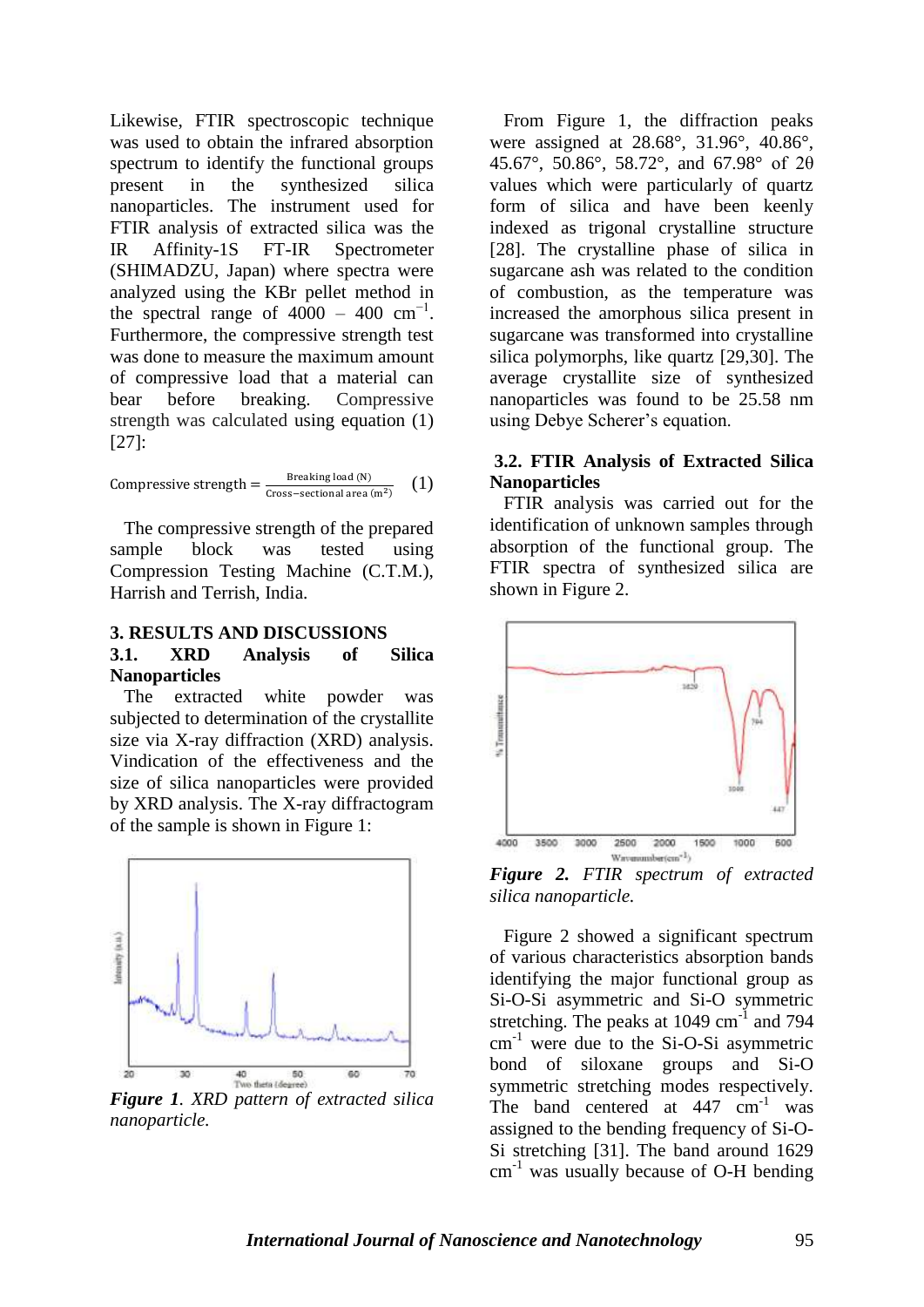vibration from the Si-OH silanol group [32]. No peaks were detectable between  $2800 \text{ cm}^{-1}$  and  $3000 \text{ cm}^{-1}$ . It means there were no original organic compounds on the surface in silica after controlled combustion and extraction which was engrossing as organic molecules, especially with carboxylates were tough to eliminate from metallic oxides [33].

#### **3.3. Compressive Strength Test of Cement/Silica Nanocomposites**

 The compressive strength of pure cement and cement/silica nanocomposites (90/10, 85/15, and 80/20 of weight ratios) block was calculated using equation (1). The calculated value was plotted in a bar

Hydration of cement component

$$
+ 7 H2O
$$
  
(Tricalcium silicate)

diagram as shown in Figure 3. It was found that the compressive strength of pure cement and cement/silica nanocomposites (90/10, 85/15, and 80/20 of weight ratios) block gradual increase by the addition of silica nanoparticles was due to the formation of calcium silicate hydrate as 13.7, 15.10, 15.5 and 17.1  $N/m<sup>2</sup>$ respectively. The pozzolanic reaction of silica nanoparticles with  $Ca(OH)_2$ concluded the formation of calcium silicate hydrate gel in the final stage because of the chemical reaction of silica nanoparticles with the available calcium in the mixture [34].

$$
2 Ca_3SiO_5 + 7 H_2O \rightarrow 3 CaO \cdot 2 SiO_2 \cdot 4 H_2O + 3 Ca(OH)_2
$$
  
(Tricalcium silicate)  
Calcium silicate hydrate

The reaction of silica nanoparticles with calcium hydroxide



*extracted silica nanoparticle.*

 Furthermore, the compressive strength of cement/silica nanocomposite was improved due to the packing effect of silica nanoparticles. The nanoparticle is used as a filler substance that elevates not only the strength but also density as well, mainly by filling the interstitial voids and pores inside the matrix [35]. Several kinds of research on various days strength tests

 $Ca(OH)_2$  +  $SiO_2$  → C-S-H

(calcium silicate hydrate)

indicated the enhancement of compressive strength to 20 - 30% from 7 days to 28 days [36, 37]. Hence, the strength can be further increased with the reduction of pore size by silica nanoparticles [38].

#### **4. CONCLUSION**

 The silica nanoparticles were extracted from sugarcane bagasse ash by the green synthesis method. The extracted silica nanoparticles were characterized by XRD and FTIR spectroscopic techniques. The extracted silica nanoparticles were blended with cement with varying composition such as 10 %, 15 %, and 20 % to form nanocomposites. The compressive strength of nanocomposites was enhanced with the increase in the number of silica nanoparticles as they improved the pozzolanic reaction and the formation of additional C-S-H was accomplished by cement hydration.

#### **ACKNOWLEDGEMENTS**

 The authors would like to acknowledge the National Academy of Science and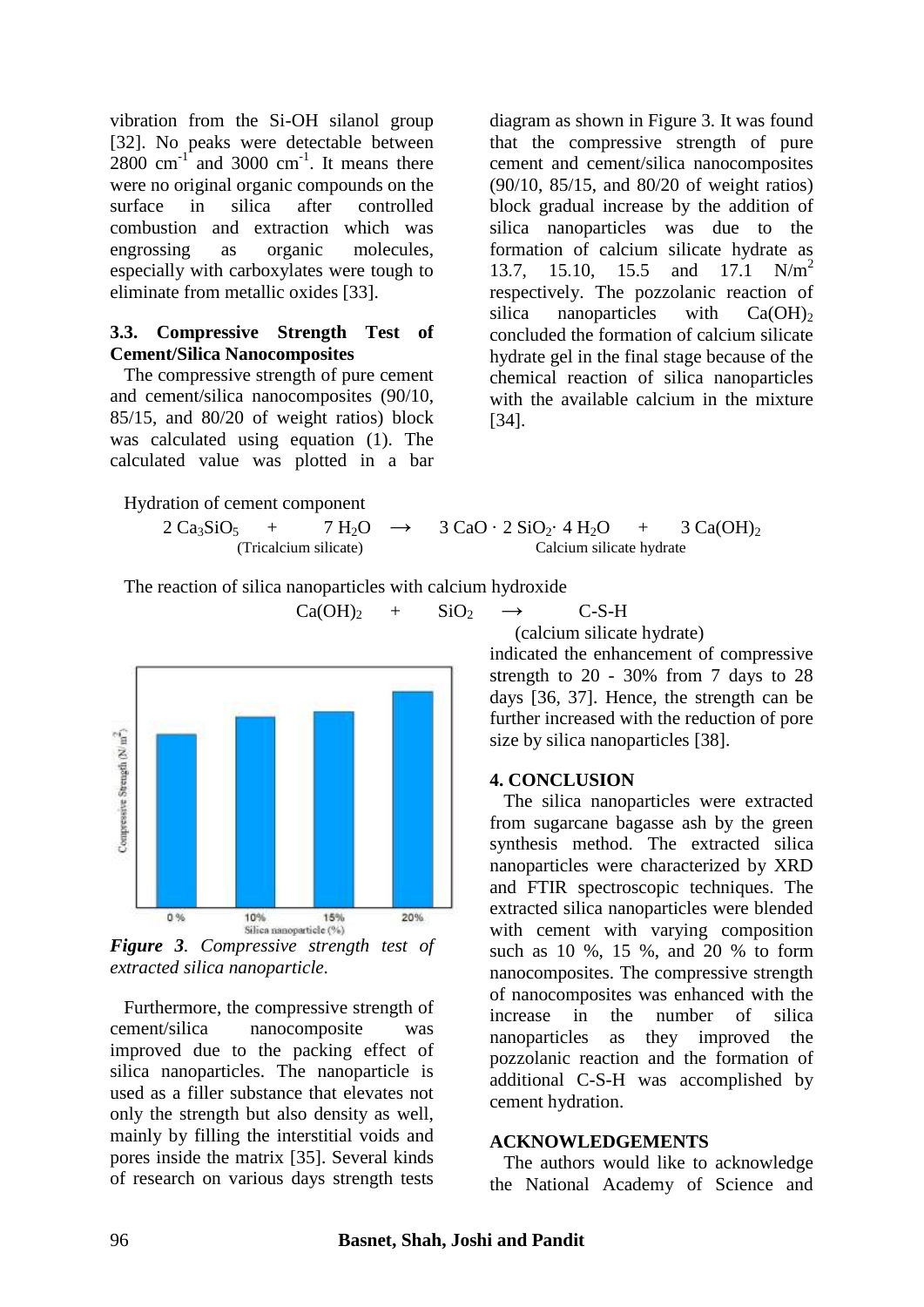Technology (NAST) Khumaltar, Lalitpur for XRD analysis and the Department of Plant Resources, Thapathali, Kathmandu, Nepal for FTIR analysis. Also, grateful to the Central Material Testing Laboratory, Institute of Engineering, Pulchowk

Campus, Lalitpur, Nepal for the compressive strength test.

#### **CONFLICT OF INTEREST**

 The authors declare that they have no conflict of interest.

#### **REFERENCES**

- 1. Biernacki, J. J., Bullard, J. W., Sant, G., Brown, K., Glasser, F. P., Jones, S., Ley, T., Livingston, R., Nicoleau, L., Olek, J., Sanchez, F., Shahsavari, R., Stutzman, P. E., Sobolev, K. P., Prater, T., "Cements in the 21st Century: Challenges, Perspectives, and Opportunities", *J. Am. Ceram. Soc.*, 100(7) (2017) 2746- 2773.
- 2. Maghsoudi, A. A., Soheil, M. J., Darbhenz A., "Effect of the Nanoparticles in the New Generation of Concretes, SCC", *Int. J. Nanosci. Nanotechnol.,* 6(3) (2010) 137-143.
- 3. Chandwani, V., Agrawal, V., Nagar, R., "Applications of Artificial Neural Networks in Modeling Compressive Strength of Concrete : A State of the Art Review", *Int. J. Curr. Eng. Technol.*, 4(4) (2014) 2949–2956.
- 4. Papatzani, S., Paine, K., Calabria, H. J., "The Effect of the Addition of Nanoparticles of Silica on the Strength and Microstructure of Blended Portland Cement Pastes", *Boston, May 12-15, International Concrete Sustainability Conference,* (2014) [Online]. Available: http://www.nrmcaevents.org/?nav=display&file=648.
- 5. Jafarbeglou, M., Abdouss, M., Ramezanianpour, A. A., "Nanoscience and Nano Engineering in Concrete Advances A Review", *Int. J. Nanosci. Nanotechnol.,*11(4) (2015) 263-273.
- 6. Gupta, S., "Application of Silica Fume and Nanosilica in Cement and Concrete A Review", *J. Today's Ideas - Tomorrow's Technol.*, 1(2) (2013) 85–98.
- 7. Li, X., Liu, Y. M., Liw, G., Li, C. Y., Sanjayan, J. G., Duan, W. H., Li, Z., "Effects of Graphene Oxide Agglomerates on Workability, Hydration, Microstructure and Compressive Strength of Cement Paste", *Constr Build Mater.*, 145 (2017) 402–410.
- 8. Jamsheer, A. F., Kupwade, P. K., Büyüköztürk, O., Bumajdad, A., "Analysis of Engineered Cement Paste using Silica Nanoparticles and Metakaolin using <sup>29</sup>Si NMR, Water Adsorption and Synchrotron X-ray Diffraction", *Constr Build Mater*, 180 (2018) 698–709.
- 9. Senff, L., Hotza, D., Repette, W. L., Ferreira, V. M., Labrincha, J. A., "Effect of Nanosilica and Microsilica on Microstructure and Hardened Properties of Cement Pastes and Mortars", *Adv. Appl. Ceram.,* 109(2) (2010) 104–110.
- 10. El-Gamal, S. M. A., Abo-El-Enein, S. A., El-Hosiny, F. I., Amin, M. S., Ramadan, M., "Thermal Resistance, Microstructure and Mechanical Properties of Type I Portland Cement Pastes Containing Low-Cost Nanoparticles", *J. Therm. Anal. Calorim.*, 131,(2) (2018) 949–968.
- 11. Pérez-Nicolás, M., Navarro-Blasco, I., Fernández, J. M., Alvarez, J. I., "The Effect of TiO<sub>2</sub> Doped Photocatalytic Nano-additives on the Hydration and Microstructure of Portland and High Alumina Cements", *Nanomaterials*, 7(10) (2017) 329-350.
- 12. Amer, A. A., El-Sokkary, T. M., Abdullah, N. I., "Thermal Durability of OPC Pastes Admixed with Nano Iron Oxide", *HBRC J.,* 11(2) (2015) 299–305.
- 13. Shakrani, S. A., Ayob, A., Rahim, M. A. A., Alias, S., "Performance of Nano Materials in Pervious Concrete Pavement: A Review", *AIP Conf. Proc.*, 2030(November) (2018) doi: 10.1063/1.5066649.
- 14. Gaitero, J. J., Zhu, W., Campillo, I., "Multi-Scale Study of Calcium Leaching in Cement Pastes with Silica Nanoparticles", *Nanotechnology in Construction,* 3 (2009) 193- 198.
- 15. Norsuraya, S., Fazlena, H., Norhasyimi, R., "Sugarcane Bagasse as a Renewable Source of Silica to Synthesize Santa Barbara Amorphous-15 (SBA-15)", *Procedia Eng.*, 148 (2016) 839–846.
- 16. Bhagiyalakshmi, M., Yun, L. J., Anuradha, R., Jang, H. T., "Utilization of Rice Husk Ash as Silica Source for the Synthesis of Mesoporous Silicas and their Application to  $CO<sub>2</sub>$  Adsorption through TREN/TEPA Grafting", *J. Hazard. Mater.*, 171(1–3) (2010) 928–938.
- 17. Arumugam, A., Ponnusami, V., "Modified SBA-15 Synthesized using Sugarcane Leaf Ash for Nickel Adsorption", *Indian J. Chem. Technol.*, 20( 2) (2013) 101–105.
- 18. Binod, P., Sindhu, R., Singhania, R. R., Vikram, S., Devi, L., Nagalakshmi, S., Kurien, N., Sukumaran, R. K., Pandey, A., "Bioethanol Production from Rice Straw: An Overview", *Bioresour. Technol.*, 101(13) (2010) 4767–4774.
- 19. Roselló, J., Soriano, L., Santamarina, M. P., Akasaki, J. L., Melges, J. L., Payá, J., "Microscopy Characterization of Silica-Rich Agrowastes to be used in Cement Binders: Bamboo and Sugarcane Leaves", *Microsc. and Microanal.*, 21(5) (2015) 1314–1326.